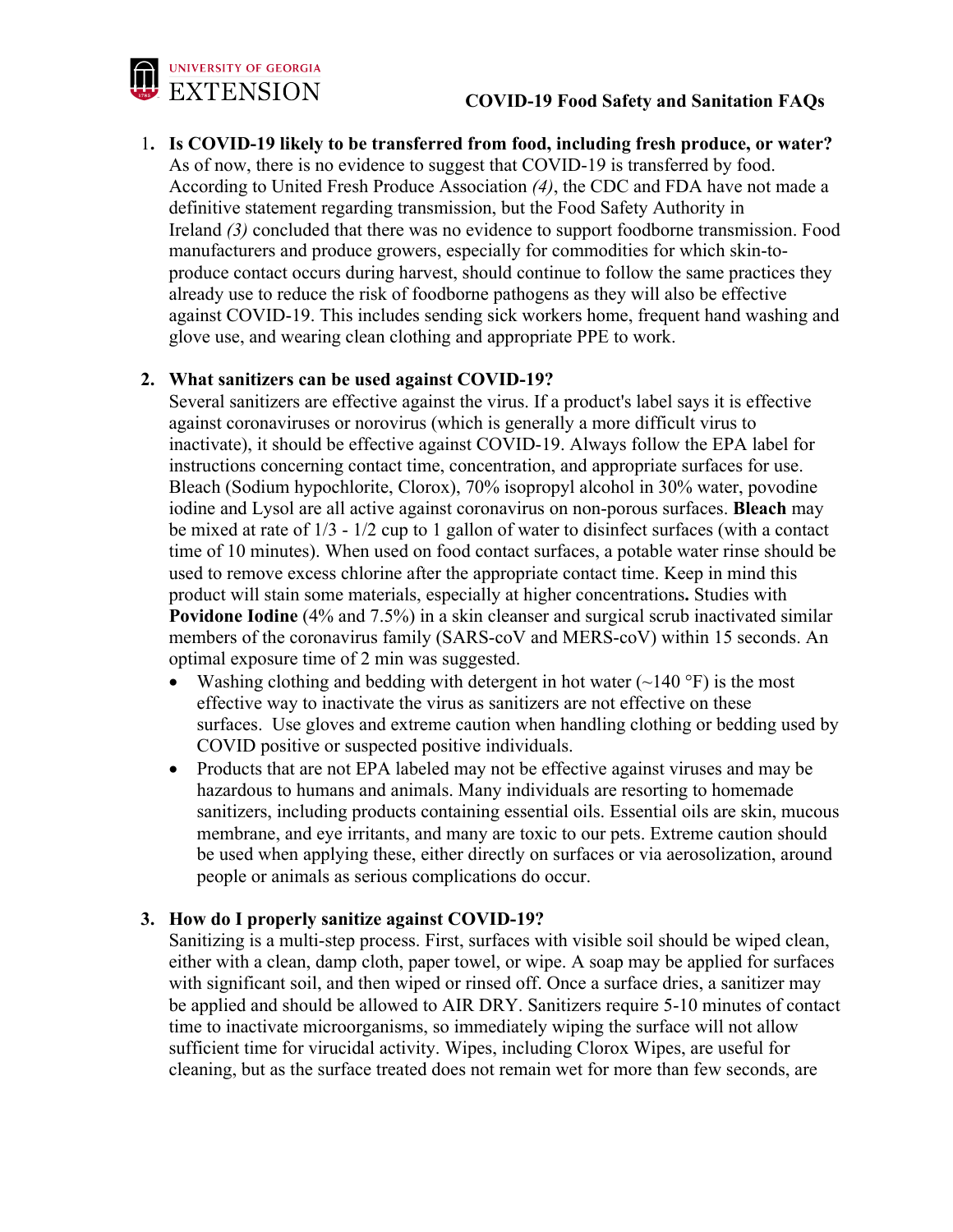

not likely very useful as sanitizers. If spraying surfaces with sanitizer, it's considered polite to warn other individuals in the shared space as to why the door handles are wet.

## **4. Can I use hand sanitizer instead of washing my hands?**

Hand sanitizer is not effective on its own against bacteria and viruses on the skin. When applied to unwashed hands, the sanitizer is absorbed by dirt and dead skin cells and is unable to contact microorganisms on the skin surface. Washing hands for 20 seconds under soap and water is the most effective way to remove bacteria and viruses from hands. If desired, hand sanitizer may be applied after hands are dried to further reduce pathogens on hands. Hand sanitizer may also be used frequently between regular hand washing activities, or when there is no access to adequate hand washing facilities.

## **5. Am I likely to get COVID-19 from packages that are shipped to my house?**

A study published this week found that the virus does not appear to remain longer than 24 hours on cardboard, but can survive up to three days on stainless steel or plastic. However, large quantities of the virus were used in these studies, and the quantity of the pathogen present on surfaces did diminish over time *(1)*. For this reason, it appears that the likelihood of virus transmission from packages is likely low; however, as transmission of the virus from contaminated objects has been documented *(5)*, individuals may consider sanitizing all items that are delivered or brought into the home and wash hands after handling boxes or shipments they receive.

## **6. What is the best way to protect myself from COVID-19?**

Avoiding people and areas accessible to the general public is the best way to reduce the likelihood of infection. Transmission occurs predominantly via aerosolization, such as when a sick individual coughs and spreads droplets into the air or onto surfaces that will be touched by other individuals. At this point in time, the CDC *(2)* recommends that immunocompromised or elderly individuals (and probably also people that care for these individuals) should reconsider activities that put them in close contact with groups of people, including air travel, dining out, sporting events, or most social gatherings. All people should take precautions to limit close contact with each other, including handshakes and hugs, and should consider reducing the amount of time they spend around outside the home. All activities that include large groups of people gathering should be reconsidered as this disease appears to be transmissible before an individual begins to show signs of illness. Frequent hand washing is critical before and after spending time in public, and frequently throughout the day. Hand sanitizer should NEVER replace hand washing, but may be used to increase the effectiveness of hand washing.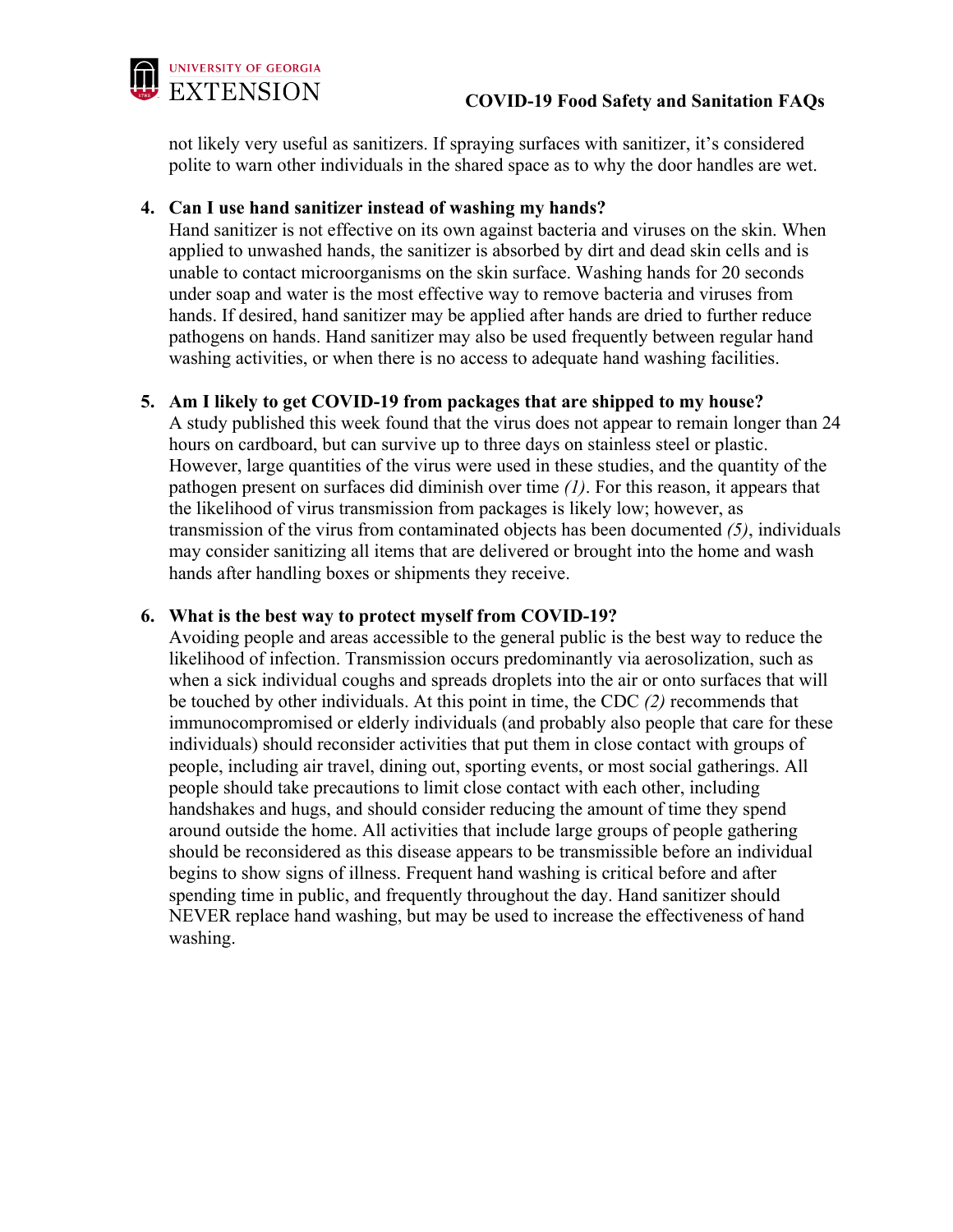

## **7. How is COVID-19 spread?**



(Figure from Xiao, Shenglan, et al. 2017. "Role of fomites in SARS transmission during the largest hospital outbreak in Hong Kong." PloS one 12.7)

There are three major transmission routes: Long-range airborne, close contact droplets, or from contaminated surfaces, called fomites. The person in red has COVID (or a respiratory illness in general). They may spread the disease while coughing or talking in close contact with healthy individuals- as they cough or talk, large droplets ( $d_0 > 100 \mu m$ ) containing the virus are spread and come in contact the mucous membranes or eyes, where the virus replicates. An alternate route is through contamination of inanimate objects- the sick individual may have viral particles on their hands and spread the virus when handling shared objects, like door handles, or if the individuals coughs or sneezes around shared these shared surfaces, allowing virus-containing droplets to settle out of the air onto them. Finally, COVID-19 appears to be viable in aerosols for more than 3 hours *(5)*, meaning respiratory droplets expelled during coughing may remain airborne and infectious hours after a sick individual has been in the area (long-range airborne route).

#### **8. What exactly is a Coronavirus?**

 Coronaviruses, members of the family Coronaviridae and subfamily Coronavirinae, are enveloped positive-stranded RNA viruses. Projections of the glycoprotein spikes result in a halo like appearance that has contributed to their description as "corona" viruses. Previously the viruses were associated with birds, but have shifted to animals and humans. The transmission of the COVID-19 virion to a host could result through droplets or surfaces containing droplets. The decontamination of contact surfaces and hands through hand washing as well as distancing efforts between individuals could reduce the risk of virion transmission. The EPA has a list of disinfectants that could be used to disinfect surfaces (https://www.epa.gov/pesticide-registration/list-n-disinfectants-useagainst-sars-cov-2.)*(6)*. These include the use of Quaternary Ammonium Compounds (QAC) and the use of QAC's and hydrogen peroxide. Literature reviews of studies using similar but less infectious coronaviruses such as the SARS (severe acute respiratory syndrome) and MERS coV (Middle east respiratory syndrome coronavirus) have indicated that the use of 70% ethanol as well as povidone iodine could be effective against the viruses in fairly short duration of exposure (15 seconds to 4 minutes; *7*).